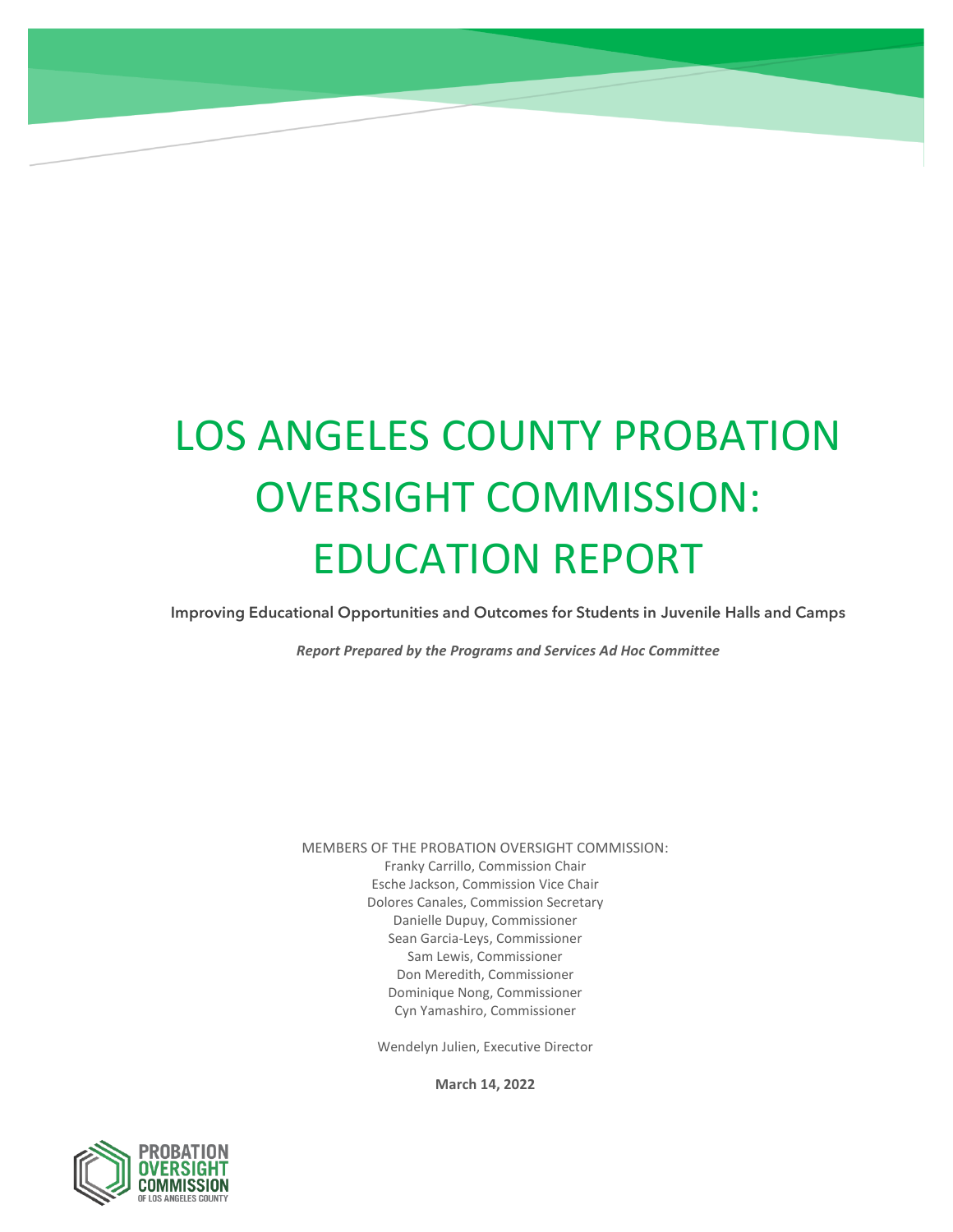| A Few On-site School Leaders Exhibited the Ability and Intent to Improve Instruction 9                   |  |
|----------------------------------------------------------------------------------------------------------|--|
|                                                                                                          |  |
| Empower effective principals, teachers, and youth to collaborate with each other and<br>1.               |  |
| Encourage students to bring their authentic selves to their academic work.  11<br>$\overline{2}$ .       |  |
| Integrate arts, cooperative learning, project-based learning, and cultural relevance into<br>3.          |  |
| The Probation Department must give more weight to educational needs when balancing<br>$\boldsymbol{4}$ . |  |
| Lesson planning must take better advantage of low staff-to-student ratios.  12<br>5.                     |  |
| Ensure that the new secure track facility begins with the best possible educational<br>6.                |  |
| Make public all documents related to the Probation Department and LACOE's<br>7.                          |  |

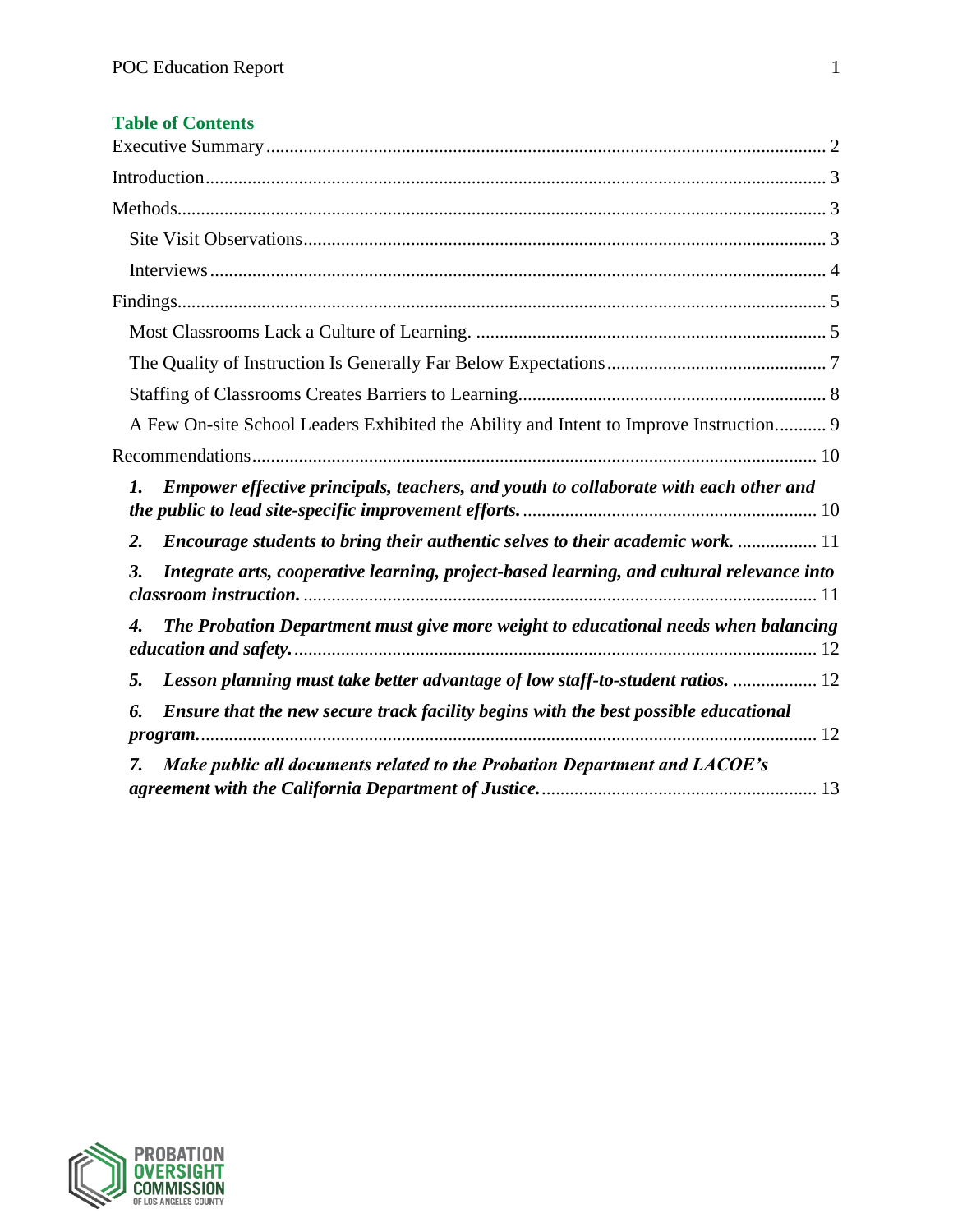# **Executive Summary**

<span id="page-2-0"></span>In response to requests from the public and the Board of Supervisors for the Los Angeles Probation Oversight Commission (POC) to play an active role in supporting educational programs offered to incarcerated youth by the Los Angeles County Office of Education (LACOE), the POC agreed to engage in a series of site visit observations of Juvenile Court School (JCS) classrooms and report back to the public on what it found.

Three commissioners and one POC staff conducted classroom observations and interviewed students, teachers, administrators, and probation staff at all juvenile halls and camps between June and October of 2021. While these observations and interviews were conducted in the months following the return to in-person teaching following a period of remote learning implemented in response to the COVID-19 pandemic, observers were disappointed by what they found even when the additional challenges posed during that time were considered. Based on their observations, commissioners found that classrooms generally lacked a culture of learning. Instead, students were too often engaged in task avoidance and actively resisted cooperating with teachers, or else would engage in instruction in a purely transactional way where they would bargain for the most possible credit towards graduation in exchange for the minimum amount of learning.

Commissioners attribute student resistance primarily to the carceral setting, poor quality and inconsistency of classroom instruction, and the failure to integrate the non-teacher credentialed adults in classrooms into instructional planning. However, commissioners also observed some facilities where teachers and site administrators appeared authentically committed to addressing these problems.

Based on these observations, the POC recommends that all reform efforts for juvenile court schools in Los Angeles County recognize that improving student engagement must be the immediate priority. Additionally, the POC recommends that these reform efforts be led by teachers and site administrators, encourage students to bring their authentic selves to classroom activities, integrate instructional strategies that better engage this population of students, and make better use of the extremely low staff-to-student ratios in juvenile court school classrooms.

Finally, the POC notes that the need to create a facility for secure track youth presents important challenges and opportunities for education reform. The creation of educational programs for secure track youth should not be merely a continuation of the programs at other juvenile court schools but should be planned and staffed with the objective of making the secure track facility a model for other facilities.

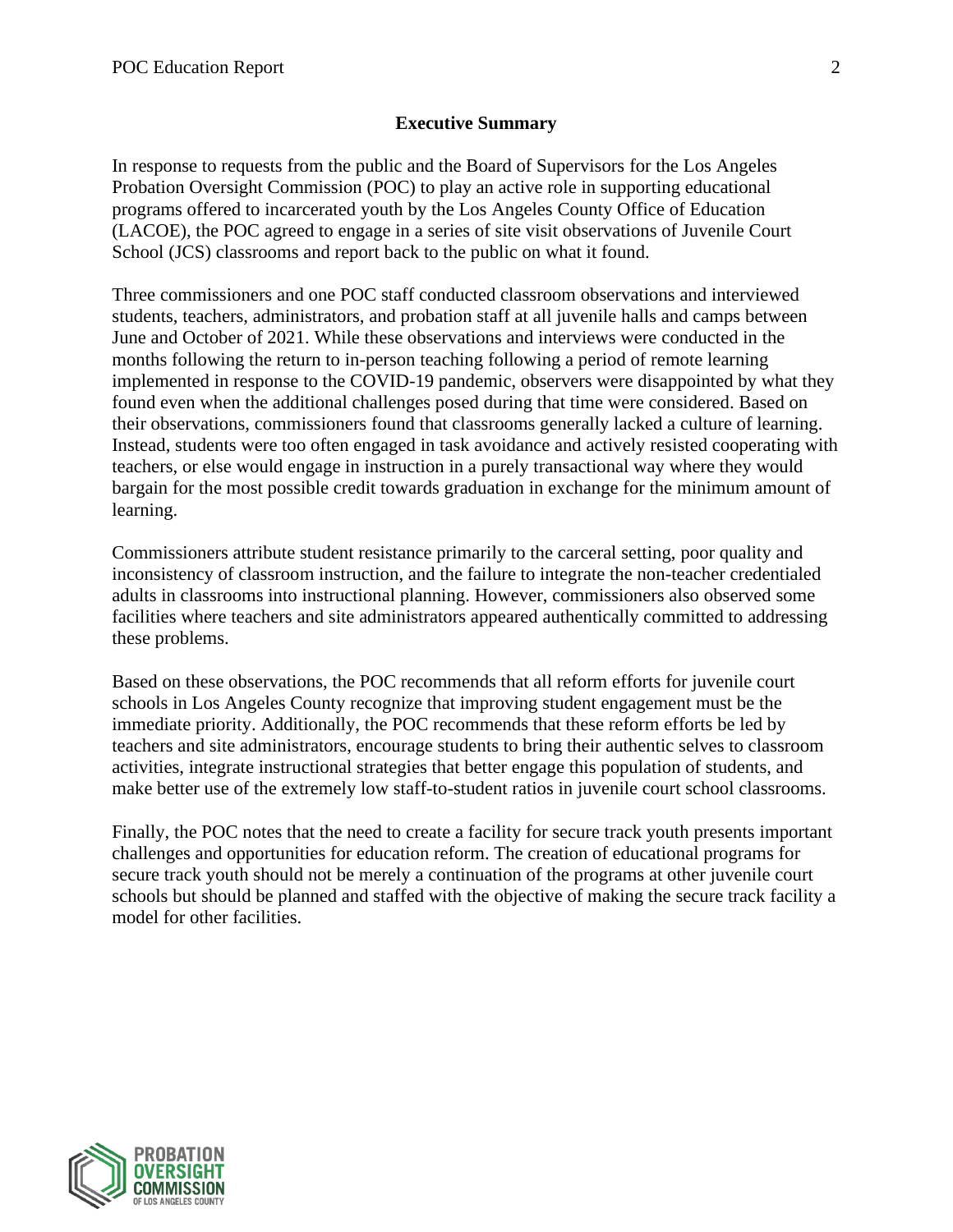## **Introduction**

<span id="page-3-0"></span>The public has made clear to the Los Angeles County Probation Oversight Commission (POC) that incarcerated youth must be one of the Commission's top priorities. It is also clear that education is one of the most important tools available to incarcerated youth for transformation, rehabilitation, and to ensure positive future socialization. Accordingly, the POC has made education in Los Angeles County Juvenile Court Schools (JCS), the schools in the county's juvenile halls and camps, a focus of its work from its earliest meetings.

From the POC's regular meetings, and from meetings between POC commissioners and members of the public who are concerned about the quality of education in JCS, it is apparent that the ability of the public to advocate for improving educational opportunities is hindered by the inability of the public to visit the halls and camps and see first-hand what classes are like. Considering this, the POC offered to do what it can to be the "eyes and ears" of the public on this issue. The POC offered to conduct a series of observations of classrooms and present those observations in the form of this report.

In keeping with the POC's role as a civilian oversight body, this report does not reflect a technical or scientific evaluation of education in LA's juvenile court schools. Others are already engaged in that work. LACOE conducts periodic, rigorous self-evaluations of schools as part of California's school accreditation process, which are reviewed by the Western Association of Schools and Colleges. A team from UCLA is currently reviewing the Road to Success Academy (RTSA) curriculum used in LA's juvenile court schools; an independent monitor is overseeing a review process of the schools as part of a settlement agreement with the California Department of Justice. The POC will recommend and, where possible, insist that those reports be available to the public. Instead, what this report offers are the considered observations of laypeople. Nonetheless, the POC have endeavored to be objective and fair, and hope that this report will be a helpful tool to those working to support the educational accomplishments of Los Angeles' incarcerated youth.

### **Methods**

<span id="page-3-1"></span>Information was collected for this report through a series of stakeholder interviews and unannounced, direct observations of a non-scientific sampling of classrooms in the juvenile halls and camps. Interviews and observations were conducted by Commissioners Carrillo, Garcia-Leys, and Jackson and by POC Executive Director Julien. Site visits were conducted in small groups and by individuals. A total of two dozen classrooms were observed over five months between June and October of 2021. Each of the halls and camps were visited at least once to ensure that the diversity of educational services was captured.

### <span id="page-3-2"></span>Site Visit Observations

Classroom observation was selected as the primary method for this report. The spontaneous nature of the visits provided observers an opportunity to see classroom activities and behaviors in their most candid form.

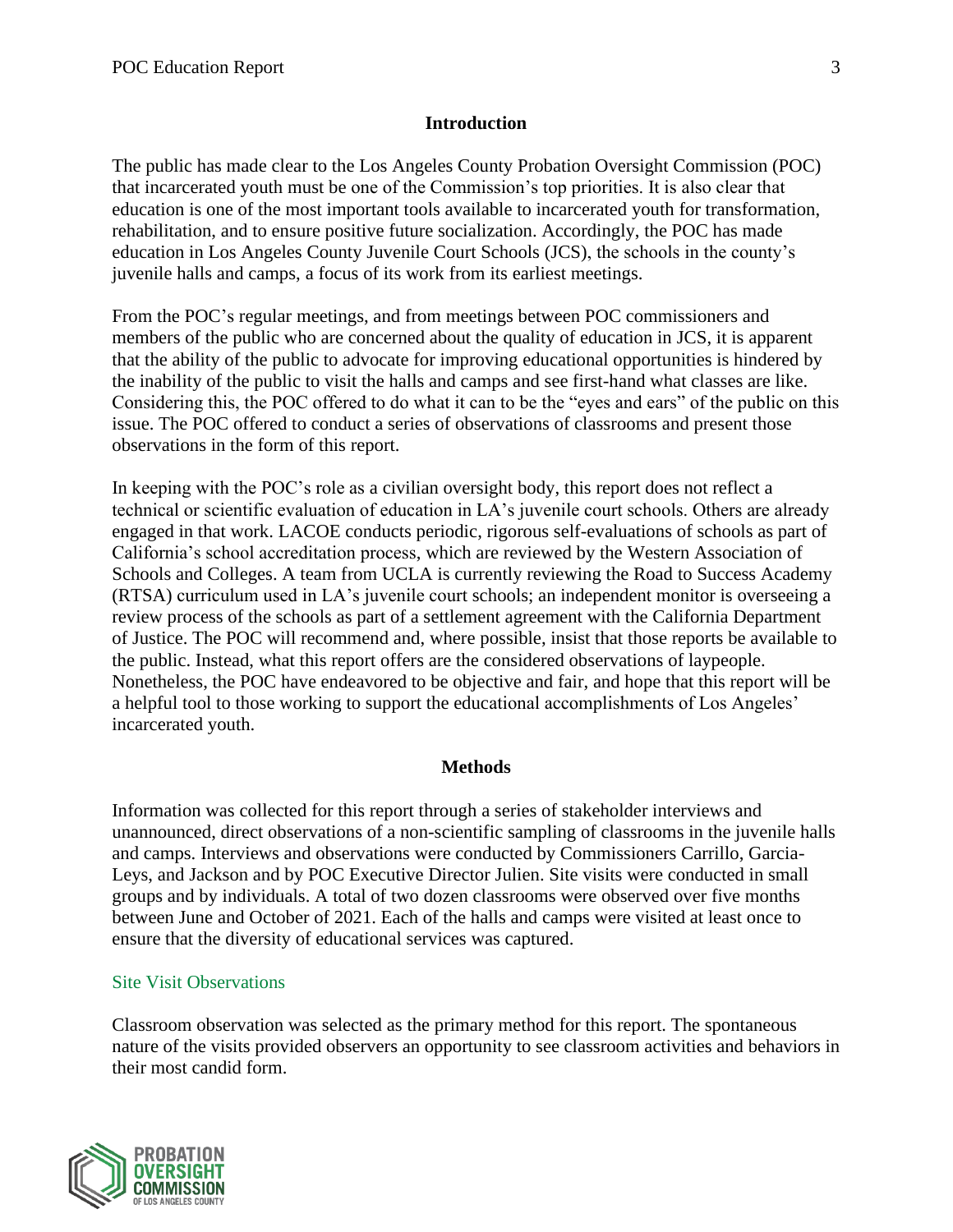Upon arrival, observers met with Probation staff to plan observations. In making that plan, observers discussed the diversity of the facility's population to ensure observations of classrooms where there were challenges in maintaining a safe and healthy environment and classrooms that were less challenging. Sometimes logs of incident reports were reviewed to ensure that a range of classrooms was observed. All Probation staff were candid and helpful in these discussions.

Next, observers would typically meet with principals to introduce themselves and explain the visits. Observers would discuss the plan with the principal and sometimes would ask the principal to recommend an example of what they believed to be the best teaching and learning that was taking place in the facility. Observers would also ask about which classes were designated as special day classes, so that they could be observed. Thus, a day of observations typically included at least one of each of the special day classes, classes of young women, classes led by a senior or recommended teacher, and classrooms facing challenges to maintaining a safe and healthy environment.

The duration of each classroom observation ranged between ten and fifty minutes. The arrival of visitors tended to be treated by students, teachers, and staff as a welcome disruption of whatever they were doing. Most classes had a pre-arranged protocol for when visitors arrived. In these classes, when observers arrived, any instruction that may have been happening would stop and a pre-selected student "ambassador" would greet the observer or observers and explain what they were learning. Though the ambassadors were always polite and frequently enthusiastic, the vast majority of them struggled to explain the content of their classes in a meaningful way. In contrast, the few times an ambassador did not greet the observers it was because the students were on task and the teacher was focused on instruction.

Once the presentation of the ambassador was finished, observers would sit down and take notes by paper and pencil on what was happening in the classroom. Observers paid careful attention to tracking students' time spent on-task; the academic rigor of the curriculum; the relationship between the teachers, students, and staff; and the general behavior of the students. On occasion, observers would have conversations with students during observations. Observations would end either when the class ended or when it was necessary to leave to observe the diversity of classes in the available time.

### <span id="page-4-0"></span>Interviews

Interviews were conducted as a secondary method to collect qualitative information from stakeholders. Formal and informal questions were asked to provide the depth of insight needed to distinguish stakeholder perspectives and, ideally, explain the cultural and operational challenges identified in key observations. Over the span of five months, dozens of interviews were conducted with principals, assistant principals, instructors, tutors, behavior management specialists, and students.

Interviewees were randomly selected during classroom observation and office visits. Questions were tailored to the subject. For instructors, questions were oriented towards their overall experience, the quality of the curriculum and their role in its development, concerns, and ideas for improvement. In addition to quality of instruction and overall learning experience

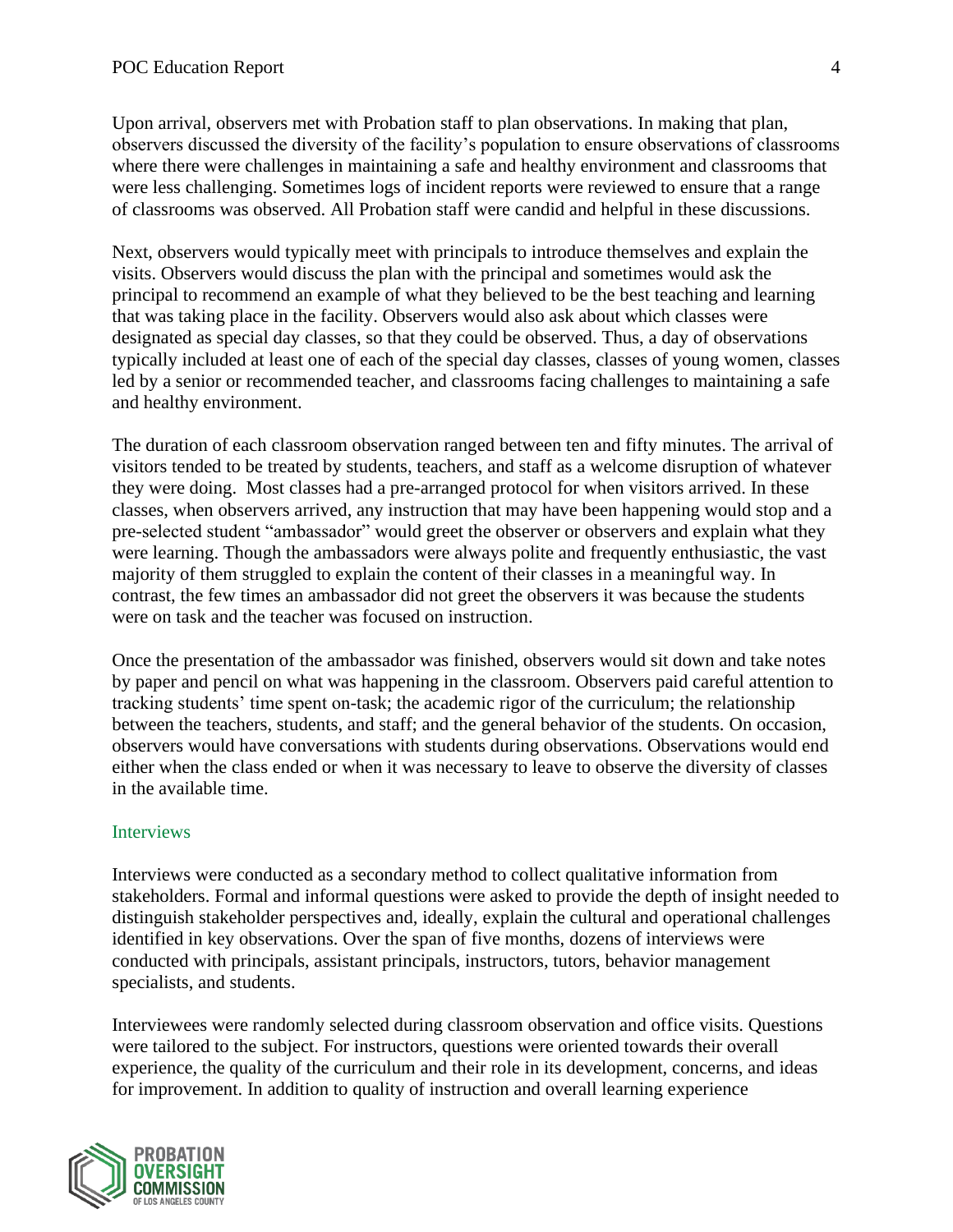assessments, students were asked questions to gauge their engagement levels and the alignment of their personal goals with classroom assignments. For LACOE administrators, information was solicited around instructor and student attendance, compliance ratings, curriculum design, stakeholder collaboration, grievance procedures, and engagement strategies. Interview durations lasted between five and thirty minutes.

#### **Findings**

<span id="page-5-0"></span>It is important to note at the outset of these findings that these observations took place soon after the return to in-person teaching after a period of remote learning necessitated by the COVID-19 pandemic. As such, teachers were still establishing new routines for their classrooms and new relationships were being established between students, teachers, and the probation staff and paraeducators who had been physically present to manage the classes in teachers' absence. However, four months into our observation period, commissioners continued to observe many of the same issues that they observed at the beginning of the observation period in many classrooms.

### <span id="page-5-1"></span>Most Classrooms Lack a Culture of Learning.

The carceral setting of the juvenile court schools is omnipresent. While there are significant differences between the environment of facilities, between Campus Kilpatrick, Barry J. Nidorf Juvenile Hall, and Central Juvenile Hall for example, there is never any forgetting that these are locked facilities. While it is not within the ability of lay observers to describe the effect of this on the psychology of students, it seems obvious to commissioners that the stress of the environmental setting impacts students' ability to learn.

At the same time, classrooms are often the facilities' most familiar environments for youth inside the facilities. Presumably, most of the youth have previously attended schools that have adopted carceral practices such as strictly regimented schedules, micromanaging of students' physical bodies, the constant presence of adults tasked solely with enforcing security rules, and fencing to control movement. Unsurprisingly then, commissioners with experience in urban public schools recognized much of the students' behaviors as typical of urban public-school students. This is a problem.

The attitude of most students was either apathetic or antagonistic towards learning activities. Most students alternated between looking to avoid work or exhibiting a willingness to perform some minimal tasks in exchange for an immediate reward, whether credits or candies. Most teachers seemed to believe that this minimal work was the best that could be reasonably expected of these students. In only a very few instances did observers see students inspired, engaged, and active in their learning. However, the fact that this level of engagement was observed in these few instances demonstrates that engagement is possible with this population of students.

The passive and transactional nature of instructions was evident everywhere. The accepted norm was that students would do nothing except when offered some reward. Most often the reward was credits towards graduation. Focusing on the transaction of student work for credits seems to

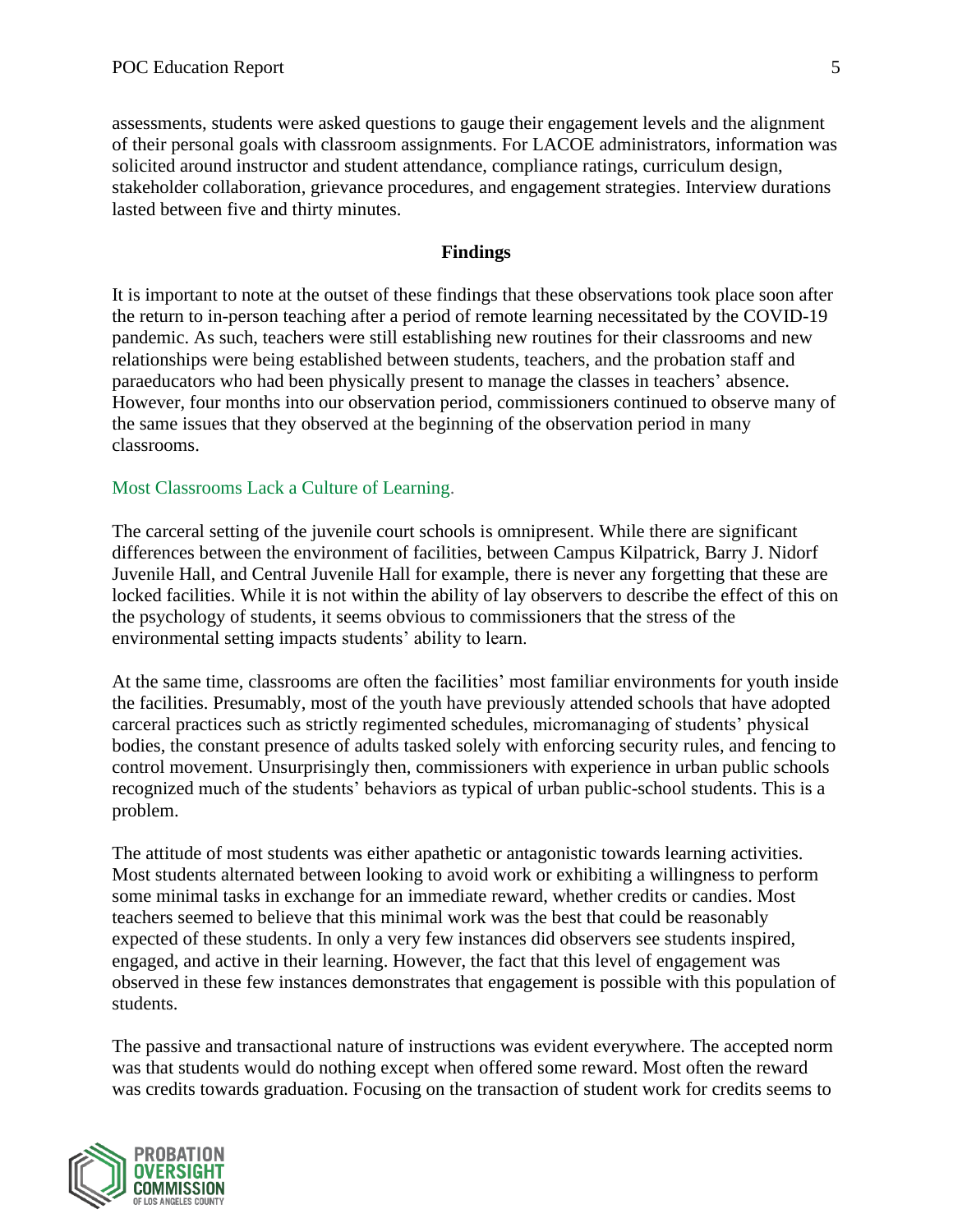work with around half of the students, those closest to graduation, but students engaged in that transaction tend to focus more on whether the number of credits makes the effort worthwhile than on whether they will learn anything. Accordingly, students bargain for the most credits for the minimum amount of work. The result is that, when students do engage in this transaction, they are awarded credits towards graduation that are far too generous in comparison to the amount of content they master. As a result, even though all the teachers and staff consistently encourage students to work hard and learn enough to succeed, the structure of the program and practices of the teachers make it clear that avoiding disruptions and "going through the motions" is what is genuinely valued.

In a particularly egregious example of alienation and a lack of instruction and engagement, during one observation for a total of over forty-five (45) minutes a teacher sat at the desk while the teacher's aide played YouTube videos on the screen in the classroom of the "crate challenge." The teacher explained to the observer that the students had already finished their required work for the day (the observation began at 9:25 a.m.), showing two completed pages of work for each student of which one worksheet about a book they were reading and the other was a free-writing assignment. The teacher invited one student to tell the observer about what they were working on. The student was respectful and obedient but could not explain the Dialectical Behavior Therapy (DBT) bulletin board or the other work on the boards. At 10:45, a representative from a community-based organization (CBO) entered the classroom. The teacher did not know which CBO she was from nor did the representative introduce herself even though there was a new student in the class. She told the students she was going to work with them individually on monologues, apparently expecting that the other five boys would sit quietly as she worked for ten minutes with each student. The teacher's aide passed out crossword puzzle sheets to help occupy the boys' time. Shortly thereafter, one student became agitated about another boy sitting too close to him. Words were exchanged and tension rose quickly. The Probation Officer intervened and calmly and effectively de-escalated the situation. The assistant teacher also stood up and talked to one of the boys. The teacher did not get up from his desk but pulled out a paper that he said was to be used to suspend one of the boys. Before he could write the boy's name down, there was an apology and order was restored.

Worse than the transactional nature of activities was the alienation from the content that most students seemed to feel. The lack of student engagement was at its worst when students felt that activities were not relevant or when they felt they were not allowed to authentically engage in the material. The RTSA curriculum expects students to bring their authentic selves to learning activities so that self-reflection, growth, and rehabilitation are part of classroom instruction. However, in practice, students in most classrooms were made to feel as if they were only allowed to express teacher-approved opinions, endlessly repeating that they "had made mistakes," but were "turning their life around." There was no place in most classrooms to express a critique of their environment or an analysis of their needs not being met, much less authentic expressions of emotions like anger or shame.

The best example of this alienation from the academic content was in a math class of six young men where, after about 60 minutes into a 90-minute class, the teacher had felt that students had completed as much work as they were going to and so the teacher decided to show a YouTube video for the remainder of the class. The teacher chose a video of Steve Jobs giving a

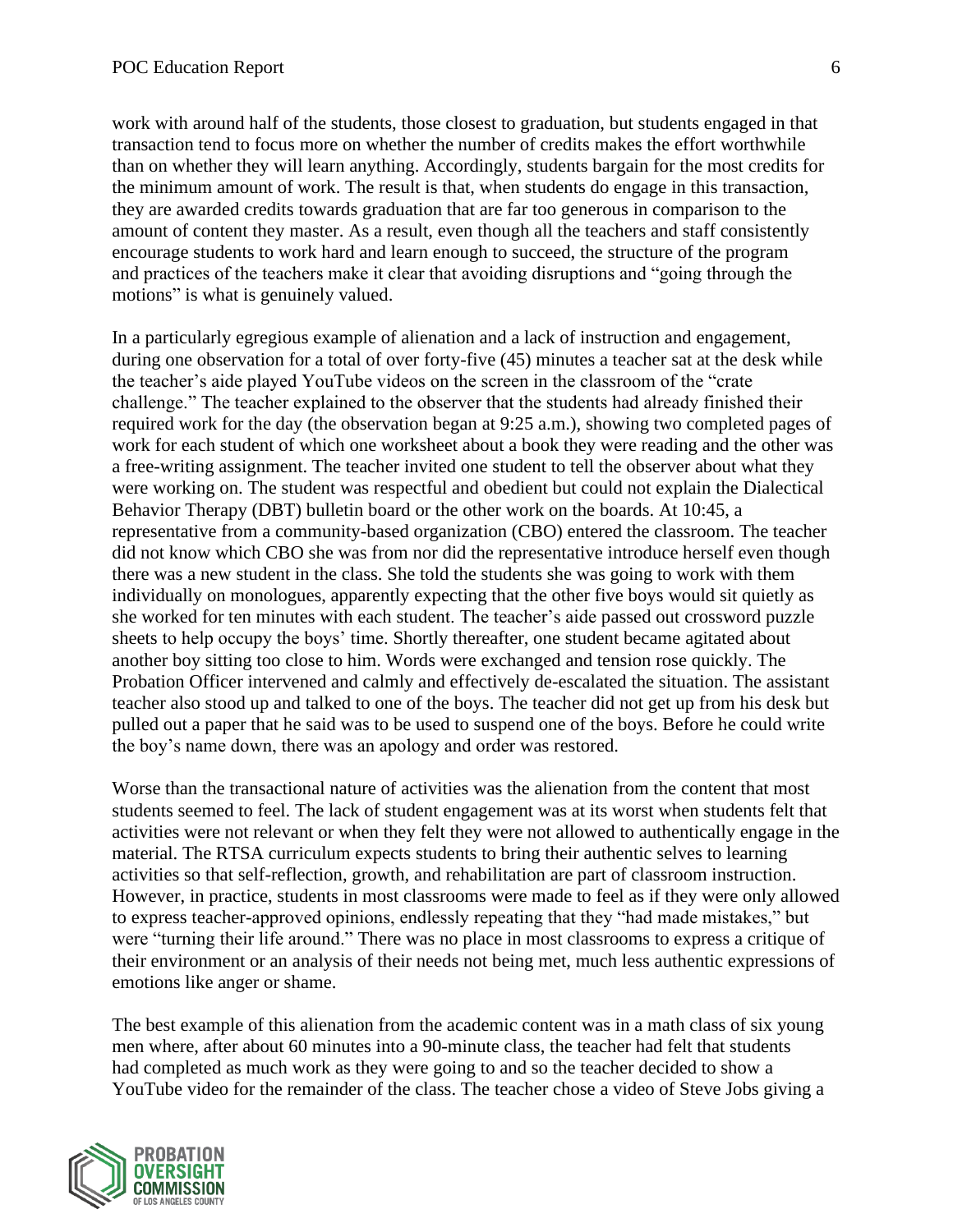college commencement speech. After about five minutes of the video, one of the students, the only African American student in the classroom, began loudly complaining that Steve Jobs is not relevant to their lives and that the teacher should play speeches by Black people or people from "the 'hood." The student specifically asked for videos of Malcolm X. The teacher tried to tell the student about Steve Jobs' biography, but the student continued to demand a video by a Black speaker. The teacher relented and changed the video to one of Nelson Mandela. The student became agitated and said that was no better than the Steve Jobs video and that he wanted someone relevant, not someone dark-skinned, though he did not use those words. The teacher responded by turning off the video entirely and handing out candies to all the students who then quietly talked among themselves for the last ten minutes of class. Later, when the teacher was asked why he did not play a Malcolm X speech, the teacher said that Malcolm X is "too negative" and would be a "bad influence" on the students. The teacher seemed unaware that two of the students used the last ten minutes of free time the teacher gave to quietly discuss the best ways to hide a gun when hanging out on a street corner or in an alley.

In contrast to these examples, in another class of three young women, students were highly engaged in revising and peer editing essays for an essay contest. To prepare for the essay, the class first read Street Life: Poverty, Gangs, and a Ph.D., by Victor Rios. Using Victor Rios' book as a template, students then drafted autobiographical essays using the prompt of an essay contest. Inspired by the book and their teacher's encouragement, students believed that they had a chance at being recognized in the contest, so long as they were honest in their stories and helped each other do their best work. One student read her essay to the observer, and it was very impressive.

## <span id="page-7-0"></span>The Quality of Instruction Is Generally Far Below Expectations

Instruction in most classes involved either watching a video or reading a non-fiction essay and then answering short questions. Sometimes this was done as a whole class assignment and sometimes by students working independently on laptop computers. Often, the class was divided into two or three students working with the teacher orally while another two or three students worked independently. Questions nearly always involved simple recall and did not require gradelevel analysis or application. This was the practice whether the content was math, reading, science, history, or personal reflection and growth for both special day classes for students with special needs and general education classes. In fact, observers generally could not tell whether they were in a special day class or a general education class without being told.

In many of the cases of students who were engaged in trying to advance towards graduation as quickly as possible, content was skill-level appropriate and academically rigorous, though rarely involved difficult tasks that required applying or analyzing content. However, at other times, content was far below students' skill level. For example, one student was given a paper math worksheet in his math class which was supposed to take the entire class. The student avoided beginning the worksheet for thirty-five minutes, then did the worksheet entirely in his head in about two minutes. The teacher criticized the student for not showing his work but grudgingly admitted that the student had gotten every question correct. In later conversation, it became apparent that the student had already earned enough math credits to graduate and should have been working on something else.

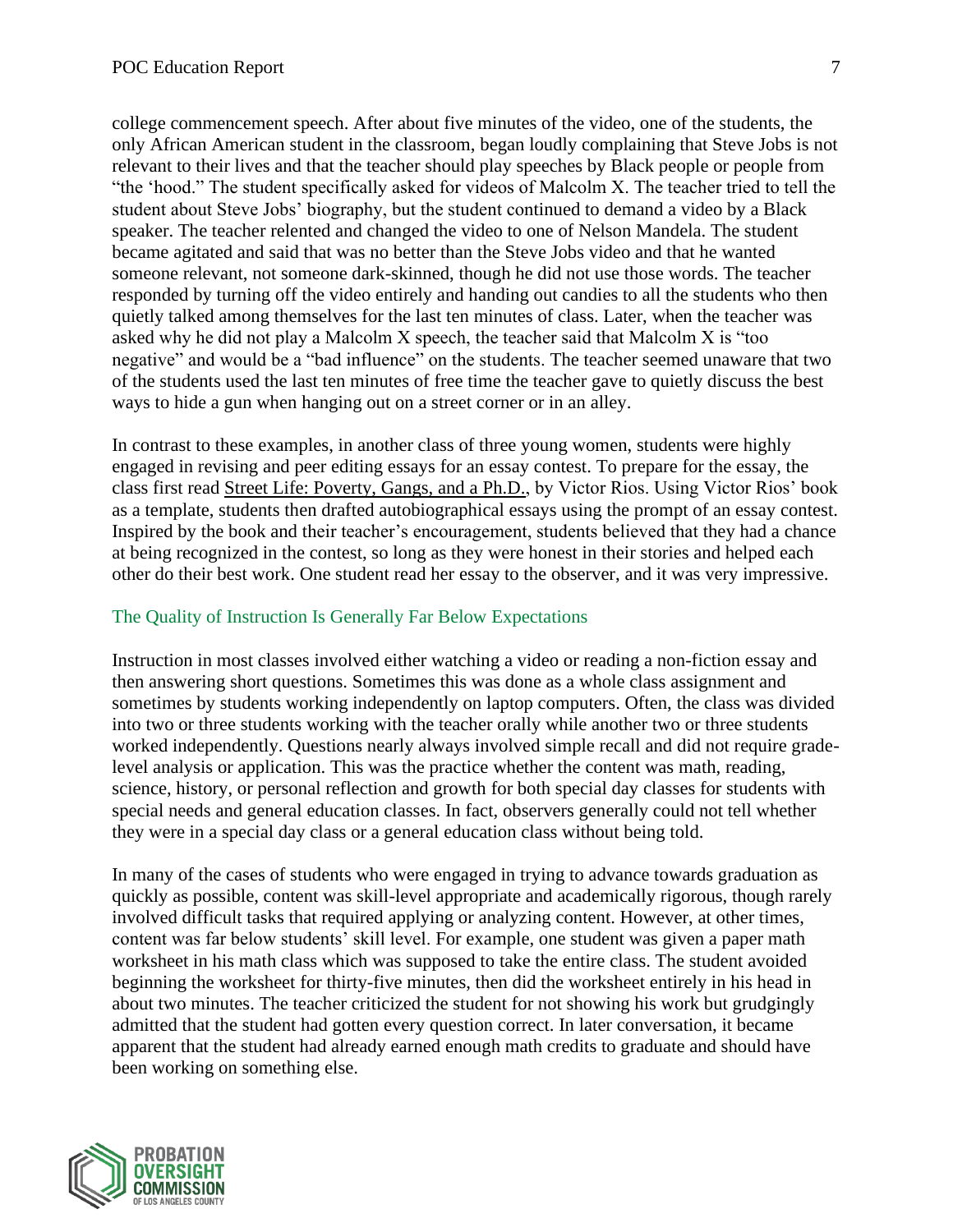The result of this model of instruction is that students tend to work independently on a computer in hopes of rapidly advancing towards a high school degree, or actively avoid working at all. For students who avoid work, typical techniques included waiting for instructions to be explained to each student individually, forgetting computer passwords, asking teachers to repeat things, asking for inordinate amount of time to finish simple tasks, engaging with tutors and probation staff in off-topic conversations, repeatedly breaking minor rules such as not putting their feet on the desk, repeatedly sharpening pencils, or asking for more paper among others. As a result of these work-avoidance techniques, it was not unusual for students to be ontask less than ten minutes out of every hour of class time.

In contrast to this, classes that did not rely on the format of a video or reading followed by short questions tended to have higher levels of engagement and learning. These classes included project-based work like science experiments, or the essay project described above. The most impressive levels of participation were observed when a teacher from an outside non-profit arts program came to teach an acting class. The class began with a warmup activity where students stood in a circle around the teacher and had to quickly point and say "splat" to the person next to the person the teacher pointed at. The activity got nearly all the students participating, required that they become attuned to the teacher and each other, and broke down many of the students' typically counterproductive defensive attitudes. That was followed by handing out copies of a script of an August Wilson play about a young man and his father arguing over whether schooling matters to Black people in America. While not every student had a part to read, those who did read aloud were engaged in reading grade-level material and applied the reading with intellectual rigor in discussions with the teacher that happened throughout the class.

## <span id="page-8-0"></span>Staffing of Classrooms Creates Barriers to Learning.

Classrooms seemed to be optimal when there was one teacher and no more than two other adults in the room. However, far too many classes were taught by substitute teachers and classrooms often seemed crowded with adults who were more of a distraction than a help. It was not unusual for a classroom to have more adults than students. Because engaging in off-topic conversation was a typical work-avoidance technique, the presence of so many adults provided students with a wealth of opportunities to avoid working on tasks. And even when not serving as a distraction, the presence of several adults sitting quietly in the room without any apparent work to do helped reinforced idleness as a classroom norm. The result is that a great many classrooms seem better suited to students' work avoidance techniques than to learning.

Some of the identified problems with staffing classrooms in this report are based on observations of classrooms shortly after the return to in-person learning that followed the end of the remote learning response to the COVID-19 pandemic. During the remote learning period, classrooms were staffed in-person by probation department officers and paraeducators while teachers appeared remotely by computers. This led to a need for probation department staff to take over many of the duties of LACOE staff, which they admirably did to the best of their abilities. With the return to in-person teaching, some of these blurred duties must be re-defined in order to make sure that every adult in the classroom serves a necessary purpose and is not a distraction.

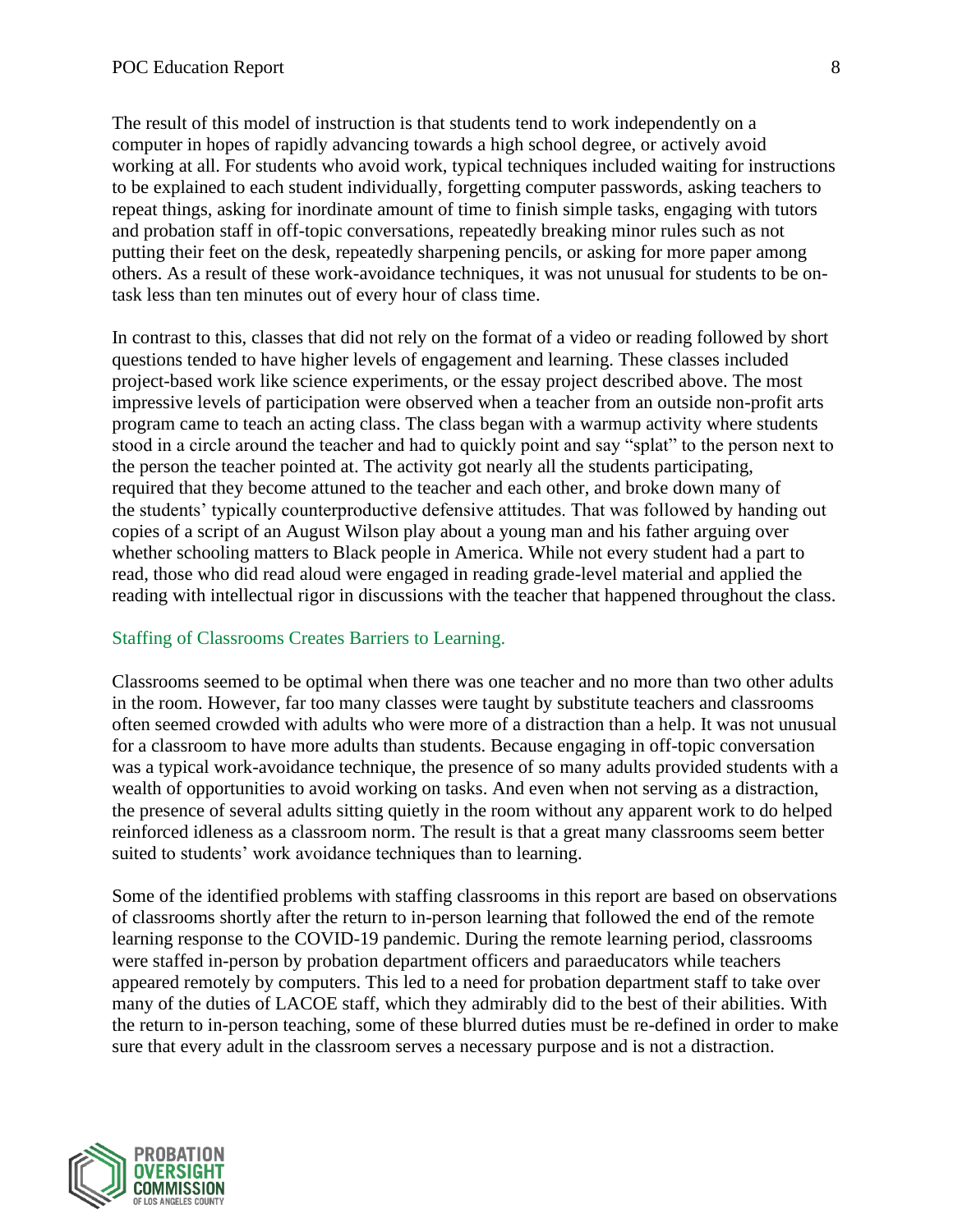However, not all staffing problems can be attributed to the return to in-person learning. In one observation visit, one of the camps had only two teachers for nine classrooms. The rest of the classes were led by substitute teachers. This was explained to the observers as being the result of a LACOE employee policy requiring teachers to use their vacation time within a certain period. While teachers undoubtedly deserve vacation, the needs of the classrooms must also be considered when scheduling those vacations.

Also, relatedly, students were often pulled out of class by either the Probation Department, Department of Mental Health (DMH), LACOE counselors, or staff from community partner organizations, leading to a steady stream of students coming and going. Or in other cases, a nonclassroom staff person would come into classrooms and take over a corner for one-on-one meetings with students. Both approaches caused unwarranted distractions. While students deserve access to one-on-one counseling, there are ways to schedule these sessions so that they are less distracting. To observers, it appeared that these sessions happened during class time, and were often welcomed by teachers, because they provided a break from the shared frustration of trying to cajole students into doing some minimal amount of classwork.

## <span id="page-9-0"></span>A Few On-site School Leaders Exhibited the Ability and Intent to Improve Instruction.

The most hopeful finding of this report is that a few facilities have on-site administrative and faculty leaders who are committed to improvement. For example, one of the observed facilities is actively engaged in reform efforts rooted in raising expectations for academic rigor, peer supports and accountability among teachers, and a more relevant education. While these efforts have not yet fundamentally challenged the read-and-answer-questions instructional paradigm nor the transactional nature of most students' relationship with the educational program, those goals are being considered for future priorities once academic rigor has been established.

Other observations at this site include the high level of on-task work, the use of culturally relevant instructional materials, the collaboration of teachers across classrooms and content, and the willingness to include students' perspectives in reform. For example, at the beginning of the day, all classes watched the same motivational video that featured mostly Black speakers talking about their beliefs about the opportunities that are created by a good education and was directly relevant to the RTSA theme of transformation. Though from a very different cultural background, the teacher observed during this opening activity was fully invested in the video and exhibited none of the cynicism or fear of a culturally relevant curriculum that was observed in other facilities. Students were unusually attentive through the entire ten-minute video.

In the next classroom observed, later in the morning, nearly every one of nine students in a classroom was fully engaged in either independent work on a laptop or working with the teacher in a small group, reading and answering questions about ecosystems from a passage projected on a smart board. Students working independently all wore headphones, and when they took them off to talk to each other, conversations were nearly always about asking and receiving help with the academic task they were working on. There was almost no time spent off-task.

The principal was excited to share the details of the reform efforts. Among them was a splitting of class times so that students would be better able to understand what credits they were

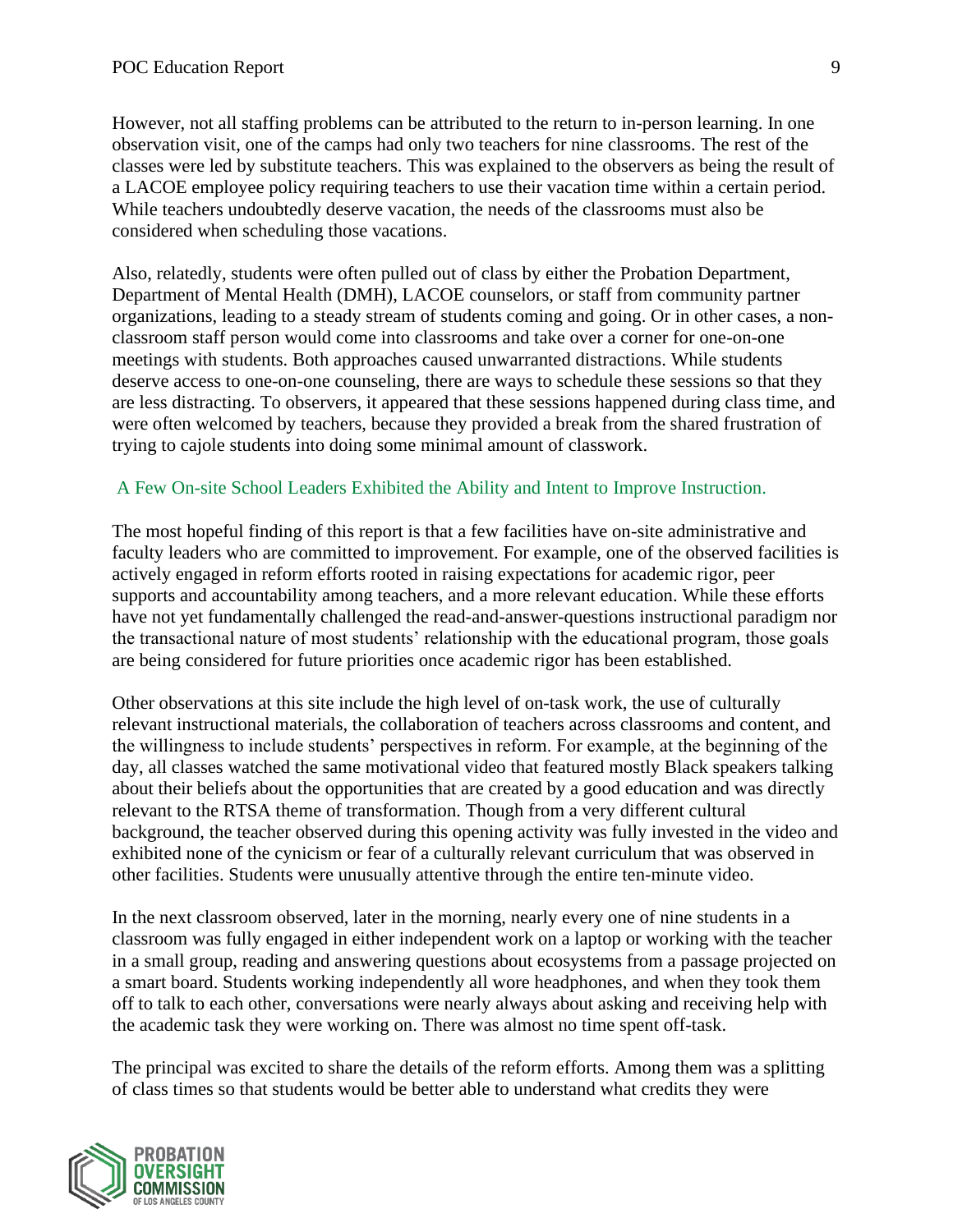receiving for what work. When the observer shared the concern that would further reinforce the transactional nature of the approach to education seen across all the facilities, the principal understood and shared the observer's concerns, but explained how that reform was demanded by the students. The principal showed that he valued student input by implementing that reform, but even while implementing this reform, the principal also plans to work towards more relevant content and better instructional strategies so that students are inspired to learn and not just earn credits.

# **Recommendations**

<span id="page-10-0"></span>To ensure this report helps build consensus around what efforts will be most effective at improving educational success in LA's juvenile court schools, and recognizing the POC's role in advocating for change, the authors of this report decided to offer recommendations in addition to observations. The shared goal is to ensure that the educational services offered to incarcerated youth successfully reduce recidivism and increase public safety, foster confidence and healthy decision making by youth, encourage continuing education, and develop a peer culture inside juvenile halls and camps that further fosters these goals. In making these recommendations, the POC assumed the good faith of all partners, recognized the role of existing leadership and reform efforts, and avoided prescriptive recommendations.

In sum, the overarching recommendation is that classroom instruction must better engage students, which can only happen when reform efforts are led by the teachers and administrators at the school site. There is little faith that any reform effort can significantly improve students' educational, behavioral, or health outcomes unless students are more engaged in what they learn. If students see schooling as unrewarding, or worse, actively dehumanizing, then youth will resist efforts to improve their education and will act out with avoidance strategies and confrontation. More specifically, the POC makes the following seven recommendations:

# <span id="page-10-1"></span>*1. Empower effective principals, teachers, and youth to collaborate with each other and the public to lead site-specific improvement efforts.*

The existing efforts that seem most likely to significantly improve student outcomes are reform plans developed cooperatively by the teachers and administrators who will implement them, with input from youth. When there are ambitious reform efforts arising from the staff at a facility, those efforts should be prioritized over fidelity to programs created offsite and should be prioritized no less than attempts to ensure LACOE's compliance with minimum state law and regulations. Furthermore, these efforts should be presented to the public for input, with benchmarks and timelines, to build trust and leverage the public's resources.

In contrast, when site teachers and administrators are unwilling to recognize the poor quality of instruction or do not have a plan ambitious enough to adequately address the poor quality of instruction, then it is unlikely that any reform effort, whether led by LACOE, Probation, the Department of Justice, or independent advocacy groups, will lead to substantial improvement. Observations and discussions with teachers suggest that in classrooms where teachers believe that the existing level of success is the best that can be hoped for, any reform effort will be met with resistance by teachers and nothing we observed suggests that the existing system can

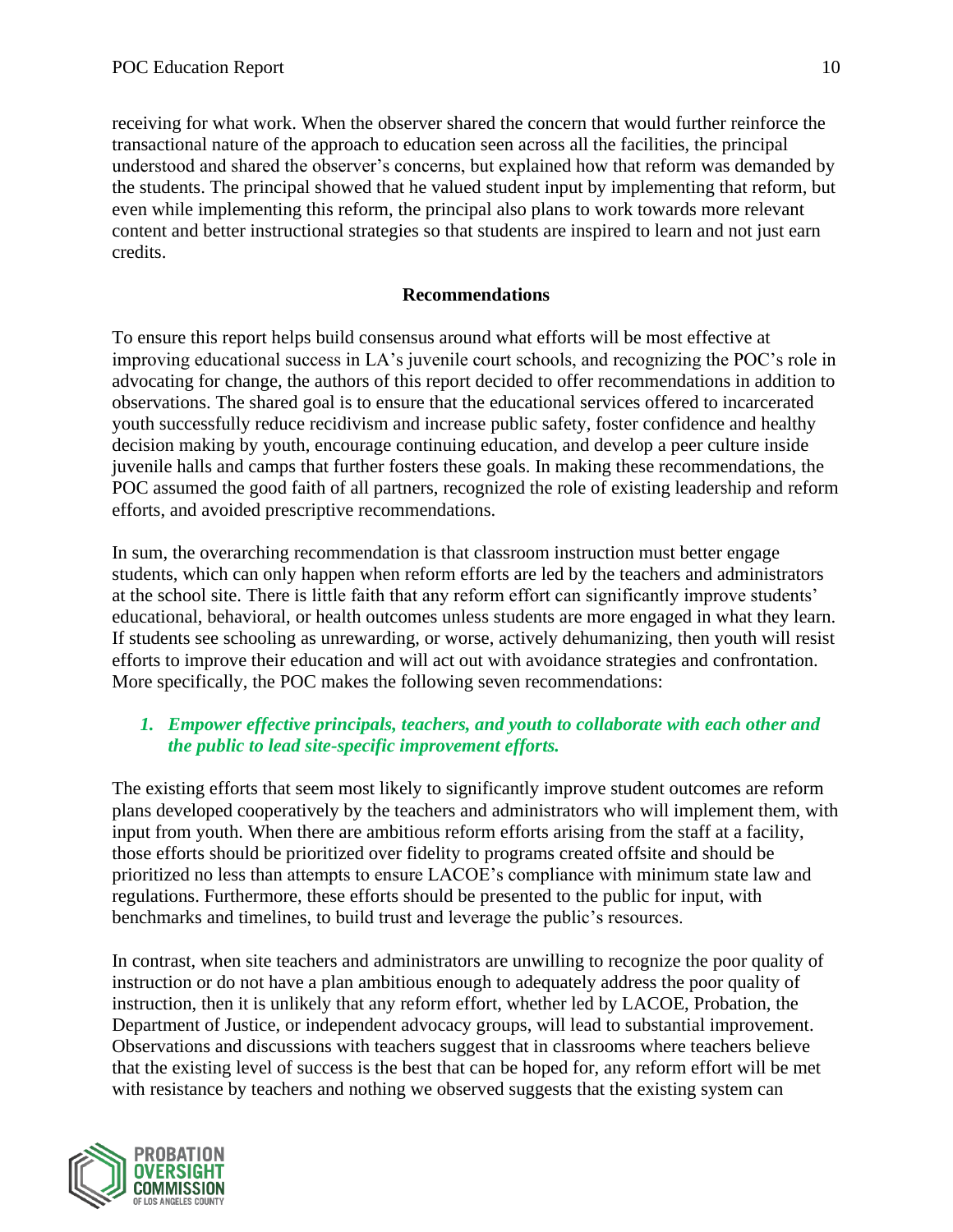overcome such resistance. If LACOE is unable to recognize the poor quality of instruction in many classrooms and implement a sufficiently ambitious reform effort, then the County should look for ways to restructure educational programs, such as by contracting with another public school district or with a charter school operator, even if such an effort requires action by the state legislature.

# <span id="page-11-0"></span>*2. Encourage students to bring their authentic selves to their academic work.*

Transformation requires authentic self-reflection and an education that empowers youth to understand and transform their place in society. That cannot happen if teachers are afraid to allow students to express their honest feelings and beliefs and critically engage with students' home communities. While the RTSA curriculum adopted by LACOE for juvenile court schools clearly intends for students to use school as an opportunity for holistic personal growth, this was rarely happening during observations, which was unsurprising. The extraordinary trauma faced by many students raises challenges to this kind of engagement that are far outside teachers' scope of practice. Fortunately, there are DMH employees at every site who are trained in creating safe spaces where students can be honest. Furthermore, the Probation Department has recognized the need for "credible messengers" in the halls and camps who are able to engage with students about their home communities. Credible messengers should become partners in educational programming. Finally, at every site the observers encountered youth who demonstrated leadership abilities and who often demanded that classrooms accommodate their authentic selves. These students should also be made partners. By creating teams with teachers, mental health professionals, credible messengers, and by consulting with student leadership, classrooms can become places where youth engage with adults who are experts in all of the areas that must be addressed for authentic engagement to take place.

# <span id="page-11-1"></span>*3. Integrate arts, cooperative learning, project-based learning, and cultural relevance into classroom instruction.*

The single best example that we observed of what JCS could look like is the acting class described in the findings, which combined arts, cooperative learning, and project-based learning, as well as exhibiting cultural relevance. The class began with acting exercises that got youth out of their seats to connect with each other, making the activities embodied and social experiences not exclusively intellectual. The teacher established high standards for rigor by giving the students a challenging script with the requirement that they must practice reading it until they could read it with fluency, prosody, and comprehension.

As with authentic engagement, the RTSA curriculum clearly anticipates project-based learning, though observers rarely observed it taking place. Rather, RTSA activities were mostly projects to be shown during the schools' regular exhibitions and seemed more like extracurricular activities than a primary method for accessing rigorous academics. Teachers should be encouraged to look for instructional activities that combine arts, cooperative learning, project-based learning, and culturally relevant instruction as ways to teach core academic content, and not only as extra enrichment activities.

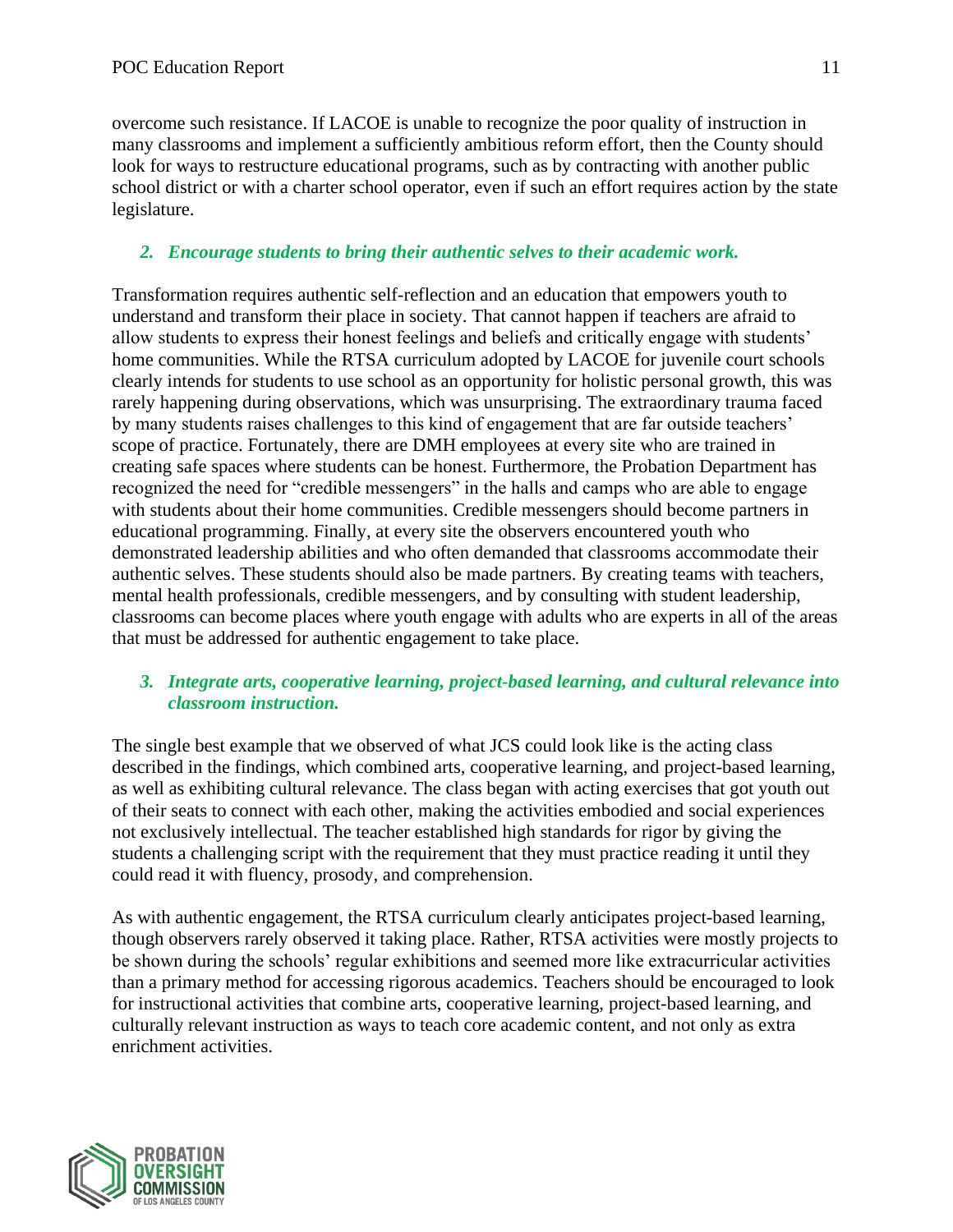# <span id="page-12-0"></span>*4. The Probation Department must give more weight to educational needs when balancing education and safety.*

Balancing safety and programming is one of the most difficult challenges in detention facilities and juvenile court schools. Safety must be the top priority. However, every program involves some risk. In discussions with LACOE teachers and administrators, and community partners, many have related that they have been unable to offer programs that they believe are safe because the Probation Department is too risk adverse. In fact, the Probation Department's tendency to treat the youth themselves as a constant source of danger leads to the prioritizing of control of student's movements above all else. The result is carceral environments that make learning more difficult, and for many of the youth, it makes learning impossible. The Probation Department should recognize that educators and community partners are also experts in working with incarcerated youth, recognize that educators and community partners also care deeply for the safety of the youth and staff, and collaborate with them to minimize the negative educational impacts of the carceral environment.

# <span id="page-12-1"></span>*5. Lesson planning must take better advantage of low staff-to-student ratios.*

Though there is a common assumption that more adults in the classroom is always better, that was not what was observed. Rather, observers noticed not only diminishing returns, but at some points the number of adults seemed counterproductive. This was particularly the case when adults seemed idle for most of the time or when there were as many adults or more adults than students. To better coordinate and take advantage of low staff-to-student ratios, lesson plans should have an active role for each adult in the classroom, including probation staff, and adults who are not included in lessons should provide services outside the classroom.

Additionally, more effort must be made to ensure consistency in classroom instruction when teachers use sick or vacation time. Teaching adolescents is challenging and could be stressful, even more so when students are incarcerated. It must be recognized that stress has negative effects on teachers' physical and emotional health. Additionally, the norm in American education is for schools to operate at full capacity for nine-month school years with two to three months of vacation. Unfortunately, this is impossible in juvenile court schools. Accordingly, teachers need and expect more sick and vacation time than employees in most other professions. However, there must be better ways to provide sick and vacation time to teachers while mitigating the inconsistent staffing we observed. This seems particularly true when there can be as many as three to six other adults in the classroom who continue to be present even when a teacher is absent.

# <span id="page-12-2"></span>*6. Ensure that the new secure track facility begins with the best possible educational program.*

Now that youth that would previously have been incarcerated in a Department of Juvenile Justices facility are now being kept in Los Angeles County facilities, the County is planning to create or repurpose one or more secure track facilities to house these young people. This means the creation of one or more new juvenile court schools. This is a tremendous opportunity to reimagine what a juvenile court school can be. However, we are concerned that the challenge of